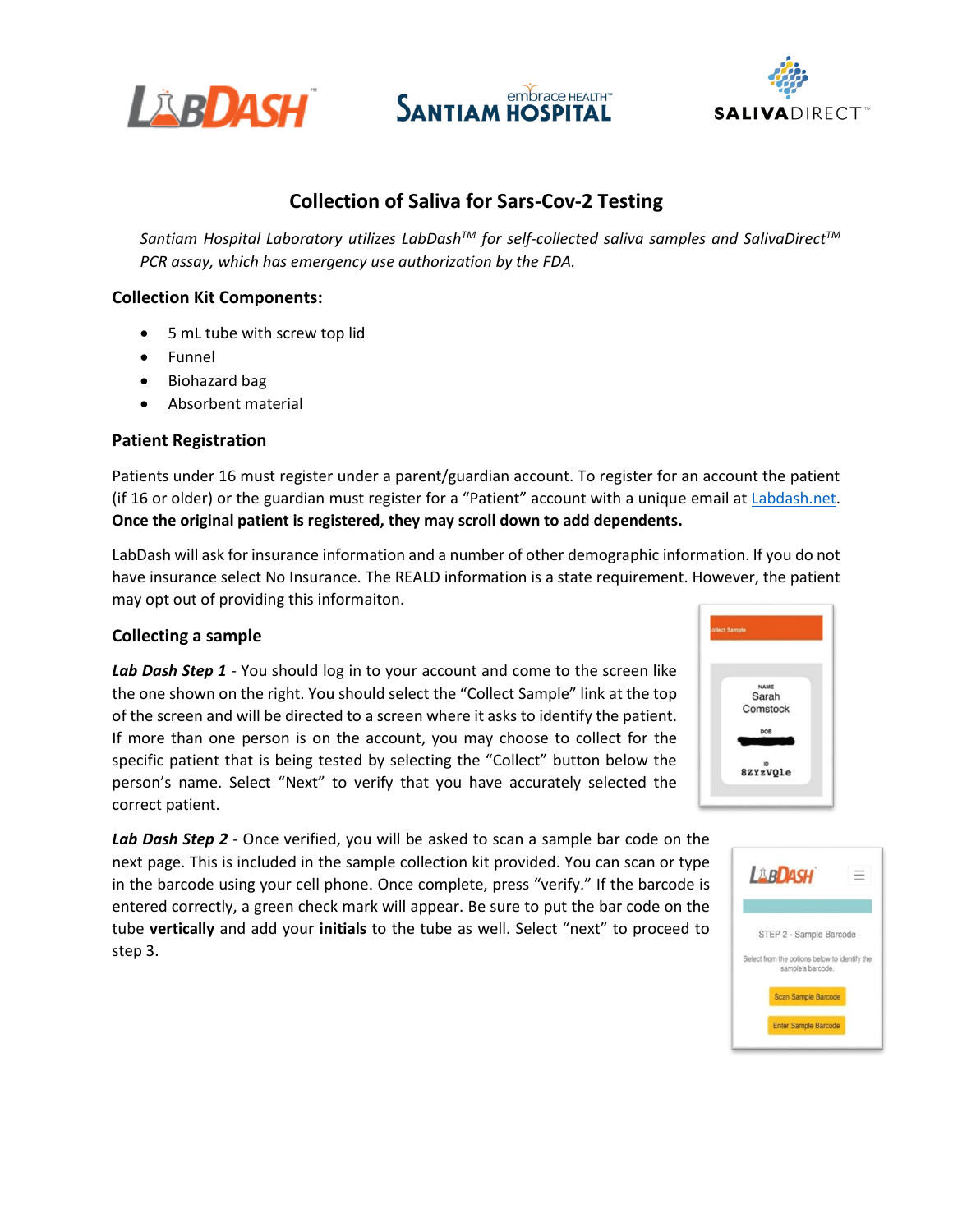

embrace HEALTH™ **SANTIAM HOSPITAL** 



LabDash Step 3 - The following collection information will appear. Be sure to select "COVID-19" as the test type. If it asks for an ordering provider, you can select any of the doctors listed. For test coverage,

choose "Insurance" if you have it and "Uninsured" if you do not have insurance. It may ask for further verification of this if the proper information was not given during registration. On the same page, you will be asked to select any symptoms you may have and then select "Verify" as shown on the right. On the next page, you must select "Next" to proceed.

*LabDash Step 4 –* Next, You will be asked to review the information prior to submitting the collection. By selecting "Submit Collection" you confirm that you have agreed to provide Santiam Hospital with access to your personal health information associated with this test. **Be sure that the Barcode matches the one on the tube and that your initials are on the tube.**